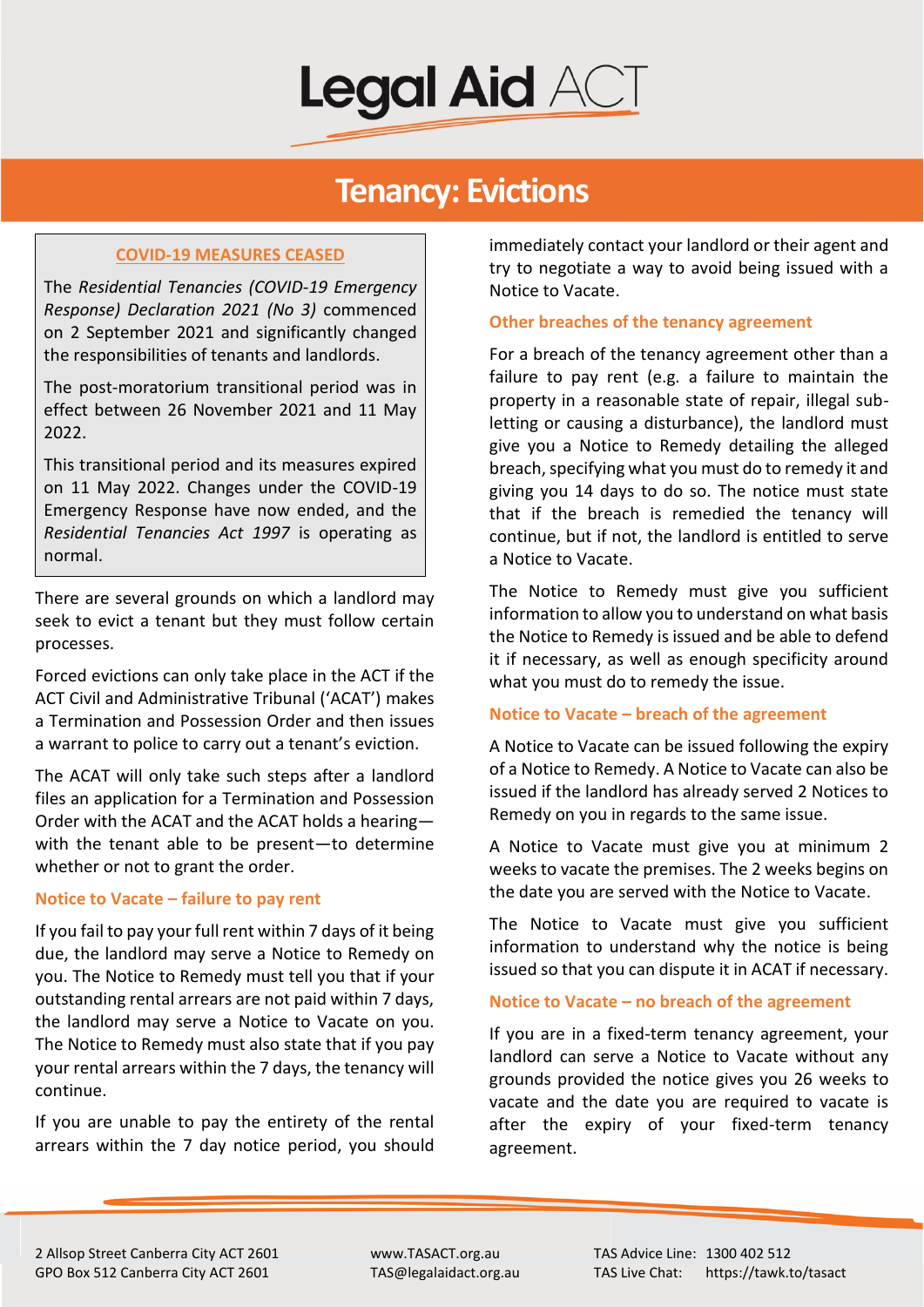

## **Tenancy: Evictions**

If you are in a periodic tenancy, the landlord can also serve you with a Notice to Vacate without any breach of the tenancy agreement on the following grounds:

- (i) if the landlord, or an immediate relative of the landlord, or another person who the landlord has obligations to house, genuinely intends to live in the premises, upon giving 8 weeks' notice;
- (ii) if the landlord genuinely intends to sell the premises, upon giving 8 weeks' notice;
- (iii) if the landlord genuinely intends to reconstruct, renovate or make major repairs to the premises, upon giving 12 weeks' notice.

If you are served with an 8-week notice in accordance with (i) above, the landlord must also provide you with a statutory declaration attesting to their intention.

#### **Defending a Termination and Possession Order**

If you fail to vacate the premises when the Notice to Vacate' expires, the landlord can make an application to ACAT for a Termination and Possession Order.

Applications to terminate a tenancy are listed for hearing, normally on Thursdays. They are not listed for a conference before the hearing, so it is important to be prepared to defend the termination application at the first hearing.

If you receive a termination application you should read it carefully and prepare a response to the allegations contained in it. If there is evidence to support your version of events (e.g. medical certificates, reports, etc.), you should make copies of these and attach them to your response.

In preparing your response, keep the following questions in mind:

• Did you receive a proper Notice to Remedy and Notice to Vacate?

- Are the allegations in the Notice to Remedy true?
- Did you take any steps to remedy the issues identified in the Notice to Remedy?
- Is your breach of the tenancy agreement so serious as to warrant you being evicted?
- If you are being evicted for failure to pay rent, have arrangements been put in place to pay off the rental arrears? Can you offer a payment plan to the landlord that could avoid eviction?
- Will you suffer hardship if evicted?

If your landlord is applying for a Termination and Possession Order due to your failure to pay rent, ACAT has an option to make what is known as a Payment Order instead of evicting you. The effect of a Payment Order is that you are required to make specified payments against the rental arrear, and if you default in those payments, the landlord may apply to ACAT for a Termination and Possession Order.

If your landlord is applying for a Termination and Possession Order on the basis that you have used the premises for an illegal purpose, or permitted the premises to be used by another for an illegal purpose, ACAT can make the order if they are satisfied that the premises was used for illegal purposes. ACAT must also be satisfied that the illegal use of the premises would justify the termination order being made. In deciding whether or not a termination and possession order would be justified, ACAT will consider the nature of the illegal use, any previous illegal use of the premises by the tenant, and the tenant's history.

It is important to remember, just because your landlord files an application for a Termination and Possession Order, that does not mean you do not have the chance to dispute the allegations.